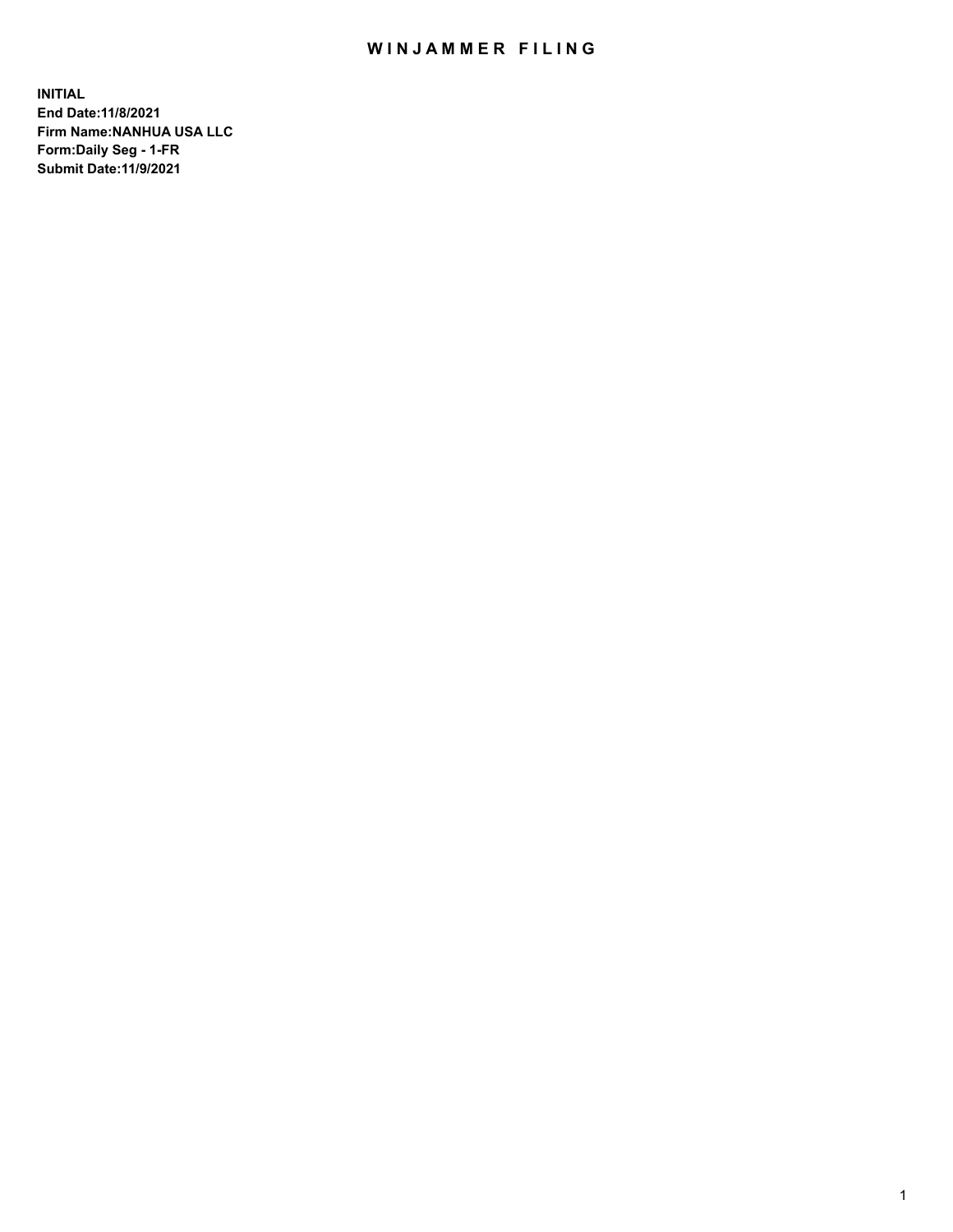## **INITIAL End Date:11/8/2021 Firm Name:NANHUA USA LLC Form:Daily Seg - 1-FR Submit Date:11/9/2021 Daily Segregation - Cover Page**

Name of Company **NANHUA USA LLC** [0010] Contact Name **Tracy Yuan** [0040] Contact Phone Number **+1 (312) 526-3930** [0060] Contact Email Address **tracy.yuan@nanhua-usa.com** [0065] FCM's Customer Segregated Funds Residual Interest Target (choose one): a. Minimum dollar amount: ; or **3,500,000** [8930] b. Minimum percentage of customer segregated funds required:% ; or **0** [8940] c. Dollar amount range between:and; or **0** [8950] **0** [8951] d. Percentage range of customer segregated funds required between:% and%. **0** [8960] **0** [8961] FCM's Customer Secured Amount Funds Residual Interest Target (choose one): a. Minimum dollar amount: ; or **100,000** [8970] b. Minimum percentage of customer secured funds required:% ; or **0** [8980] c. Dollar amount range between:and; or **0** [8990] **0** [8991] d. Percentage range of customer secured funds required between:% and%. **0** [9000] **0** [9001] FCM's Cleared Swaps Customer Collateral Residual Interest Target (choose one): a. Minimum dollar amount: ; or **0** [9010] b. Minimum percentage of cleared swaps customer collateral required:% ; or **0** [9020] c. Dollar amount range between:and; or **0** [9030] **0** [9031]

d. Percentage range of cleared swaps customer collateral required between:% and%. **0** [9040] **0** [9041]

Attach supporting documents CH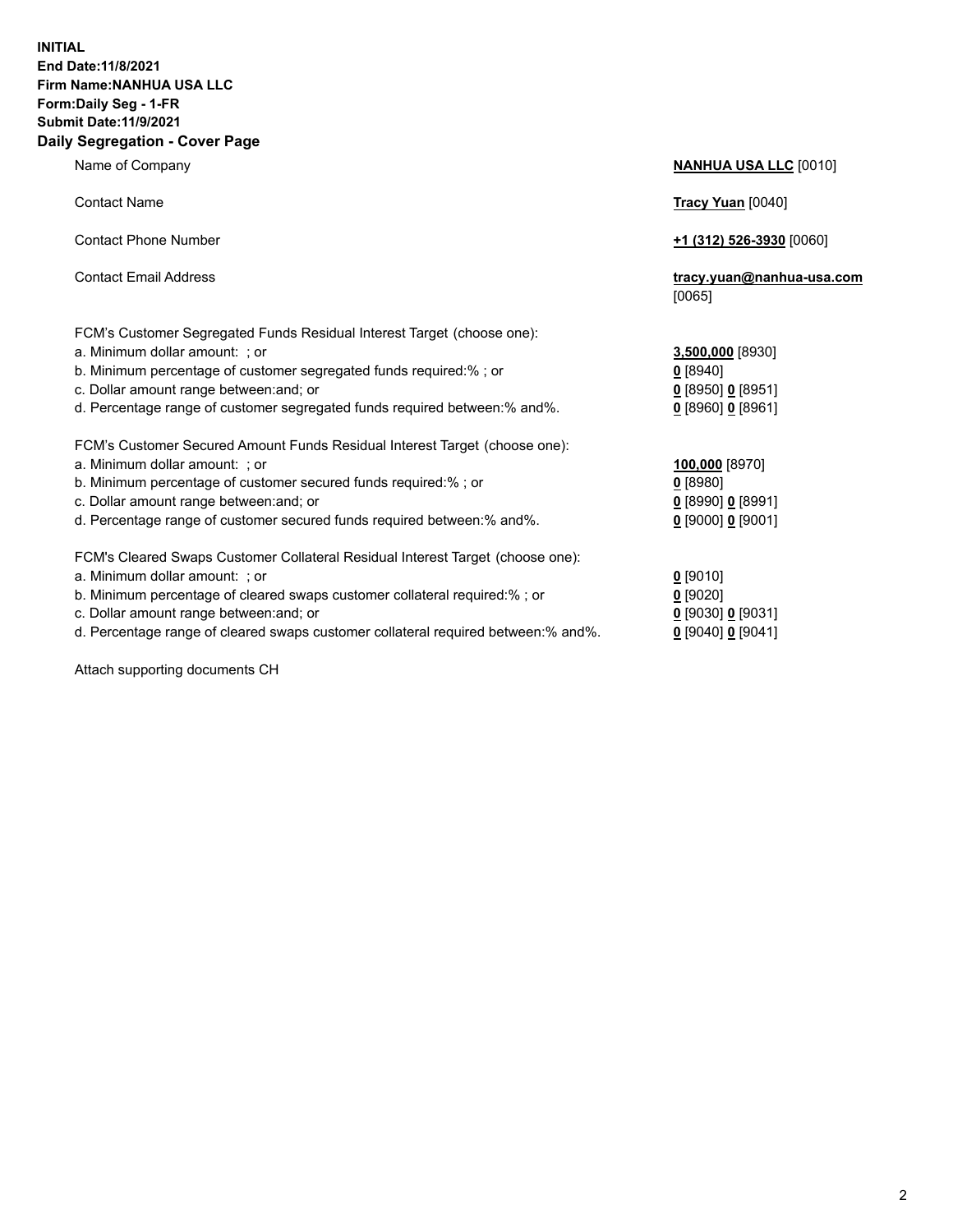## **INITIAL End Date:11/8/2021 Firm Name:NANHUA USA LLC Form:Daily Seg - 1-FR Submit Date:11/9/2021 Daily Segregation - Secured Amounts**

|     | Foreign Futures and Foreign Options Secured Amounts                                         |                         |
|-----|---------------------------------------------------------------------------------------------|-------------------------|
|     | Amount required to be set aside pursuant to law, rule or regulation of a foreign            | $0$ [5605]              |
|     | government or a rule of a self-regulatory organization authorized thereunder                |                         |
| 1.  | Net ledger balance - Foreign Futures and Foreign Option Trading - All Customers             |                         |
|     | A. Cash                                                                                     | 249,814 [5615]          |
|     | B. Securities (at market)                                                                   | $0$ [5617]              |
| 2.  | Net unrealized profit (loss) in open futures contracts traded on a foreign board of trade   | -800 <sub>[5625]</sub>  |
| 3.  | Exchange traded options                                                                     |                         |
|     | A. Market value of open option contracts purchased on a foreign board of trade              | $0$ [5635]              |
|     | B. Market value of open contracts granted (sold) on a foreign board of trade                | $0$ [5637]              |
| 4.  | Net equity (deficit) (add lines 1.2. and 3.)                                                | 249,014 [5645]          |
| 5.  | Account liquidating to a deficit and account with a debit balances - gross amount           | 0[5651]                 |
|     | Less: amount offset by customer owned securities                                            | $0$ [5652] $0$ [5654]   |
| 6   | Amount required to be set aside as the secured amount - Net Liquidating Equity              | 249,014 [5655]          |
|     | Method (add lines 4 and 5)                                                                  |                         |
| 7.  | Greater of amount required to be set aside pursuant to foreign jurisdiction (above) or line | 249,014 [5660]          |
|     | 6.                                                                                          |                         |
|     | FUNDS DEPOSITED IN SEPARATE REGULATION 30.7 ACCOUNTS                                        |                         |
| 1.  | Cash in Banks                                                                               |                         |
|     | A. Banks located in the United States                                                       | 544,509 [5700]          |
|     | B. Other banks qualified under Regulation 30.7                                              | 0 [5720] 544,509 [5730] |
| 2.  | Securities                                                                                  |                         |
|     | A. In safekeeping with banks located in the United States                                   | $0$ [5740]              |
|     | B. In safekeeping with other banks qualified under Regulation 30.7                          | 0 [5760] 0 [5770]       |
| 3.  | Equities with registered futures commission merchants                                       |                         |
|     | A. Cash                                                                                     | $0$ [5780]              |
|     | <b>B.</b> Securities                                                                        | $0$ [5790]              |
|     | C. Unrealized gain (loss) on open futures contracts                                         | $0$ [5800]              |
|     | D. Value of long option contracts                                                           | $0$ [5810]              |
|     | E. Value of short option contracts                                                          | 0 [5815] 0 [5820]       |
| 4.  | Amounts held by clearing organizations of foreign boards of trade                           |                         |
|     | A. Cash                                                                                     | $0$ [5840]              |
|     | <b>B.</b> Securities                                                                        | $0$ [5850]              |
|     | C. Amount due to (from) clearing organization - daily variation                             | $0$ [5860]              |
|     | D. Value of long option contracts                                                           | $0$ [5870]              |
|     | E. Value of short option contracts                                                          | 0 [5875] 0 [5880]       |
| 5.  | Amounts held by member of foreign boards of trade                                           |                         |
|     | A. Cash                                                                                     | 58,452 [5900]           |
|     | <b>B.</b> Securities                                                                        | $0$ [5910]              |
|     | C. Unrealized gain (loss) on open futures contracts                                         | $-800$ [5920]           |
|     | D. Value of long option contracts                                                           | $0$ [5930]              |
|     | E. Value of short option contracts                                                          | 0 [5935] 57,652 [5940]  |
| 6.  | Amounts with other depositories designated by a foreign board of trade                      | $0$ [5960]              |
| 7.  | Segregated funds on hand                                                                    | $0$ [5965]              |
| 8.  | Total funds in separate section 30.7 accounts                                               | 602,161 [5970]          |
| 9.  | Excess (deficiency) Set Aside for Secured Amount (subtract line 7 Secured Statement         | 353,147 [5680]          |
|     | Page 1 from Line 8)                                                                         |                         |
| 10. | Management Target Amount for Excess funds in separate section 30.7 accounts                 | 100,000 [5980]          |
| 11. | Excess (deficiency) funds in separate 30.7 accounts over (under) Management Target          | 253,147 [5985]          |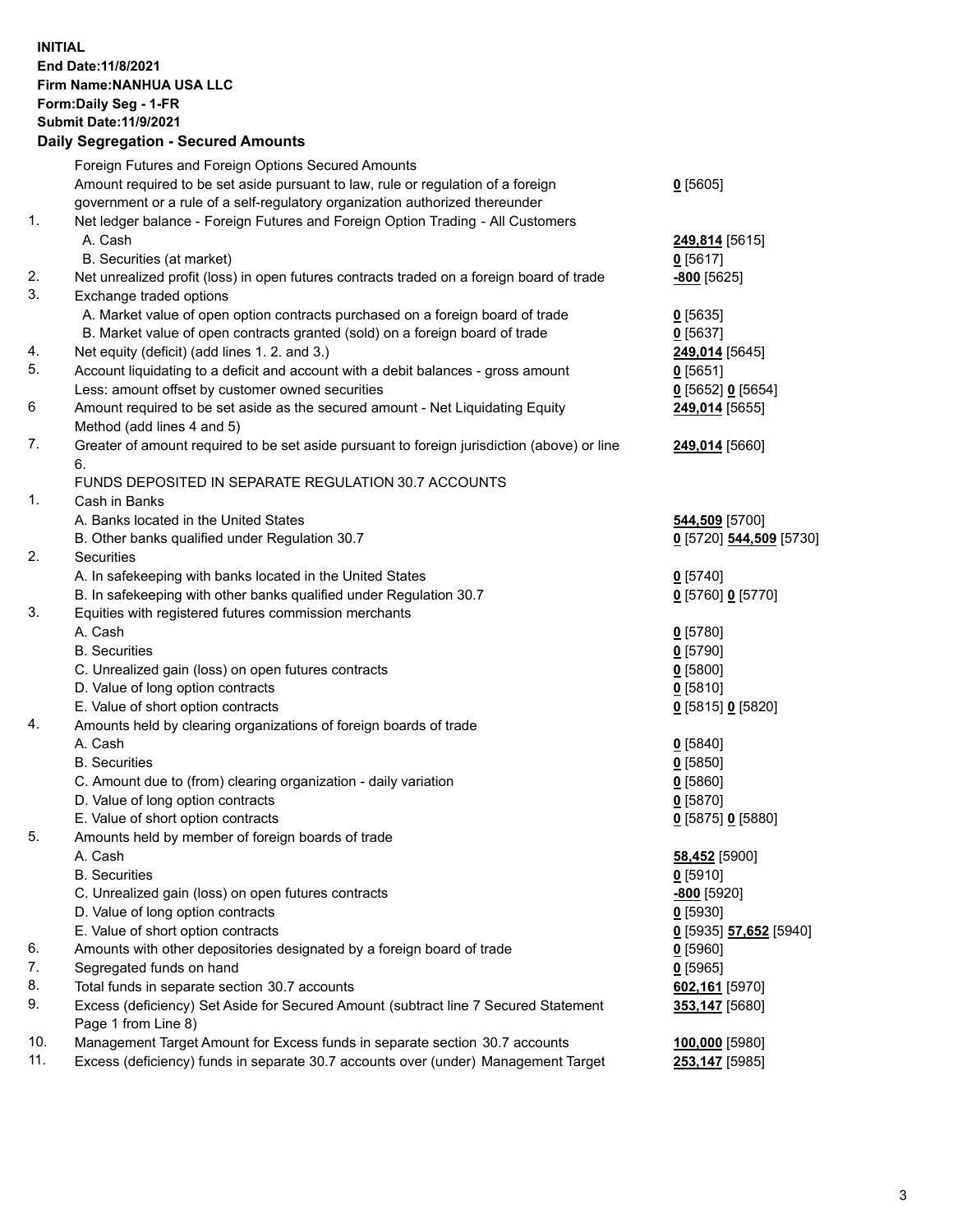| <b>INITIAL</b> | End Date: 11/8/2021<br>Firm Name: NANHUA USA LLC<br>Form: Daily Seg - 1-FR<br><b>Submit Date: 11/9/2021</b><br>Daily Segregation - Segregation Statement     |                     |
|----------------|--------------------------------------------------------------------------------------------------------------------------------------------------------------|---------------------|
|                | SEGREGATION REQUIREMENTS (Section 4d(2) of the CEAct)                                                                                                        |                     |
| 1.             | Net ledger balance                                                                                                                                           |                     |
|                | A. Cash                                                                                                                                                      | 130,538,551 [5000]  |
|                | B. Securities (at market)                                                                                                                                    | $0$ [5010]          |
| 2.             | Net unrealized profit (loss) in open futures contracts traded on a contract market                                                                           | $-1,473,069$ [5020] |
| 3.             | Exchange traded options                                                                                                                                      |                     |
|                | A. Market value of open option contracts purchased on a contract market                                                                                      | 136,142 [5030]      |
|                | B. Market value of open option contracts granted (sold) on a contract market                                                                                 | $-1,337,990$ [5040] |
| 4.             | Net Equity (deficit) (add lines 1, 2, and 3)                                                                                                                 | 127,863,634 [5050]  |
| 5.             | Accounts liquidating to a deficit and accounts with                                                                                                          |                     |
|                | debit balances - gross amount                                                                                                                                | $0$ [5060]          |
|                | Less: amount offset by customer owned securities                                                                                                             | 0 [5070] 0 [5080]   |
| 6.             | Amount required to be segregated (add lines 4 and 5)                                                                                                         | 127,863,634 [5090]  |
|                | FUNDS IN SEGREGATED ACCOUNTS                                                                                                                                 |                     |
| 7.             | Deposited in segregated funds bank accounts<br>A. Cash                                                                                                       |                     |
|                |                                                                                                                                                              | 7,342,420 [5100]    |
|                | B. Securities representing investment of customers' funds (at market)<br>C. Securities held for particular customers or option customers in lieu of cash (at | $0$ [5110]          |
|                | market)                                                                                                                                                      | $Q$ [5120]          |
| 8.             | Margins on deposit with derivatives clearing organizations of contract markets                                                                               |                     |
|                | A. Cash                                                                                                                                                      | 135,739,150 [5130]  |
|                | B. Securities representing investment of customers' funds (at market)                                                                                        | $Q$ [5140]          |
|                | C. Securities held for particular customers or option customers in lieu of cash (at                                                                          | $0$ [5150]          |
|                | market)                                                                                                                                                      |                     |
| 9.             | Net settlement from (to) derivatives clearing organizations of contract markets                                                                              | 880,948 [5160]      |
| 10.            | Exchange traded options                                                                                                                                      |                     |
|                | A. Value of open long option contracts                                                                                                                       | 136,142 [5170]      |
|                | B. Value of open short option contracts                                                                                                                      | -1,337,990 [5180]   |
| 11.            | Net equities with other FCMs                                                                                                                                 |                     |
|                | A. Net liquidating equity                                                                                                                                    | $0$ [5190]          |
|                | B. Securities representing investment of customers' funds (at market)                                                                                        | $0$ [5200]          |
|                | C. Securities held for particular customers or option customers in lieu of cash (at                                                                          | $0$ [5210]          |
|                | market)                                                                                                                                                      |                     |
| 12.            | Segregated funds on hand                                                                                                                                     | $0$ [5215]          |
| 13.            | Total amount in segregation (add lines 7 through 12)                                                                                                         | 142,760,670 [5220]  |
| 14.            | Excess (deficiency) funds in segregation (subtract line 6 from line 13)                                                                                      | 14,897,036 [5230]   |
| 15.            | Management Target Amount for Excess funds in segregation                                                                                                     | 3,500,000 [5240]    |
| 16.            | Excess (deficiency) funds in segregation over (under) Management Target Amount                                                                               | 11,397,036 [5250]   |
|                | <b>Excess</b>                                                                                                                                                |                     |